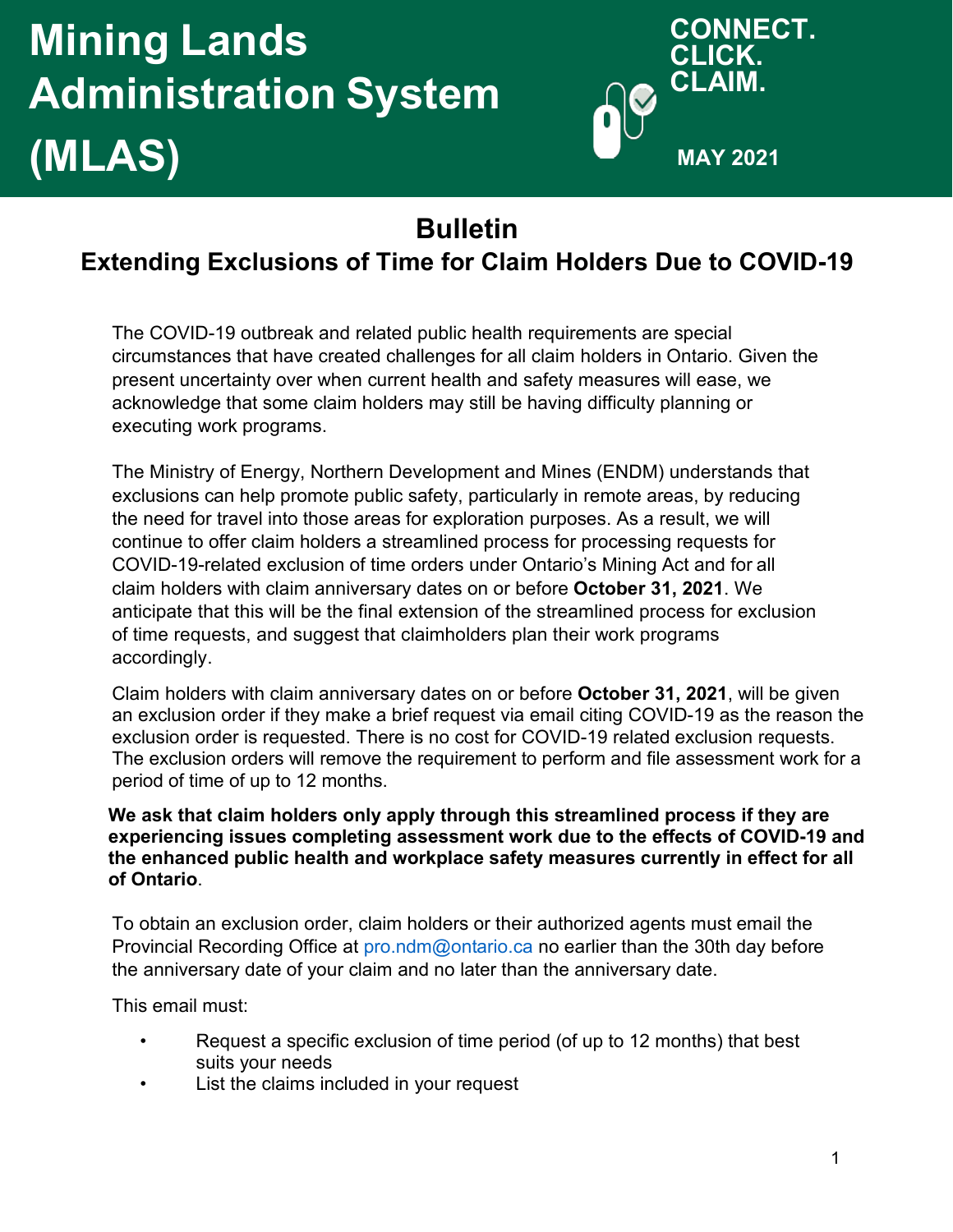In addition, to reduce the number of applications that must be submitted, your request may include claims that are due outside the 30-day window, but due on or before **October 31, 2021**, if both of the following criteria are met:

- Claims are contiguous to eligible claims due within 30 days of the request
- Assessment work credit for work that will be performed in the future is intended to be distributed to all claims listed in the request.

**Important**: if you have already submitted an application for a COVID related exclusion already and have claims that were not included in that application that fall within the expanded window for relief, you cannot amend that application. Instead, you must email a new request at the appropriate time.

The eligible claims you list in your request will be automatically protected from forfeiture until the ministry has processed your request. After the ministry processes your request, you will receive a copy of your exclusion order which will set a new anniversary (due) date for your claim(s) and the transaction will be entered onto the mining claim abstract(s).

# **Example of Email Requesting Exclusion of Time for Assessment Work**

# **Subject Line**: Request for Exclusion Due to COVID-19

**Email:** As claim holder/authorized agent of the claim holder, I would like to request an exclusion of time for [choose a period of time of up to 12 months] months for the following claims: [list all claims included in the request].

# **For more information:**

Please contact the Provincial Recording Office at [pro.ndm@ontario.ca](mailto:pro.ndm@ontario.ca) or 1-888-415-9845 at extension 5742. Voicemail messages left after hours will be returned the next business day.

# **Other Resources:**

- Ontario *[Mining Act](https://www.ontario.ca/laws/statute/90m14)*
- ENDM [Policies](http://www.geologyontario.mndm.gov.on.ca/mines/lands/policies/default_e.html)
- **ENDM [Directives](https://www.mndm.gov.on.ca/en/mines-and-minerals/mining-act-policies-standards-and-directives#simple-table-of-contents-3)**
- [ENDM Information Bulletins and Fact Sheets](https://www.mndm.gov.on.ca/en/mines-and-minerals/mining-act/mining-lands-administration#simple-table-of-contents-9)
- Ontario ONe-key login [to access the Mining Lands Administration System](https://www.one-key.gov.on.ca/iaalogin/IAALogin.jsp)

Additional information is available in the following Question and Answer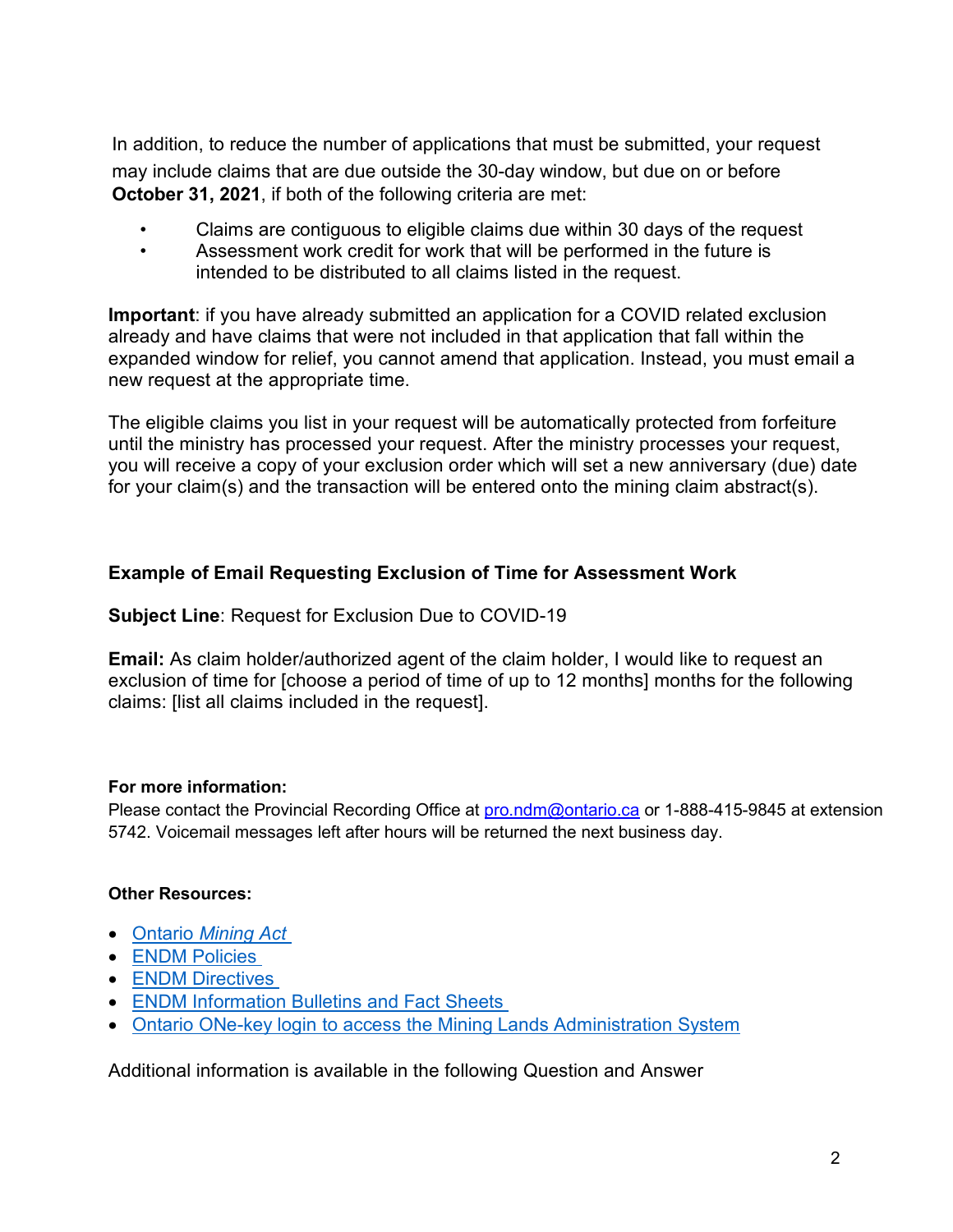# **Q&As for Applications for a Minister's Order for an Exclusion of Time Due to the COVID-19 Outbreak and Related Public Health Requirements**

# **1. What is an Order for an Exclusion of Time?**

A Minister's order for an Exclusion of Time removes the requirement to carry out and report assessment work for a period of time, sets a new due date for the claim, and may set a new anniversary date.

Example: Claim 123456 is a single-cell mining claim with a due date of May 1, 2021. One unit, being a total of \$400, of assessment work credits are required to be performed and reported by May 1 every year. An order is granted for an Exclusion of Time for one year for this claim. The due date for the claim is set one year ahead to May 1, 2022, and, since the exclusion is for a one-year period, the May 1 anniversary date remains unchanged. (Note: if an order for an exclusion of time is granted for a period other than one year, a new anniversary date may be set to align the anniversary date with the due date for the claim). One unit is now due on or before the due date for the claim, May 1, 2022.

For more information, please refer to the ministry's [Exclusion of Time Policy](http://www.geologyontario.mndm.gov.on.ca/mines/lands/policies/exclusion_of_time_policy_e.html) available on our website.

# **2. How is an order for an Extension of Time different from an order for an Exclusion of Time?**

A Recorder's order for an Extension of Time grants the claim holder additional time to perform the annual required units of assessment work or file reports on such work for the applicable assessment year. The work still must be performed but the claim holder has more time to submit it. The anniversary date of the claim does not change. Extensions of Time must not be for a period of more than one year.

Example: Claim 123456 is a single-cell mining claim with a due date of May 1, 2021. One unit, being a total of \$400, of assessment work credit is required to be performed and reported by May 1 every year. An order is granted for an Extension of Time for one year for this claim. The due date for the claim is set one year ahead to May 1, 2022 and the anniversary date remains unchanged as May 1 each year. Two units, being a total of \$800, of assessment work credit are due on or before the extended due date for the claim, May 1, 2022, as \$400 of work had been due on the claim's original due date of May 1, 2021, and an additional \$400 is due for the 2021-22 assessment year.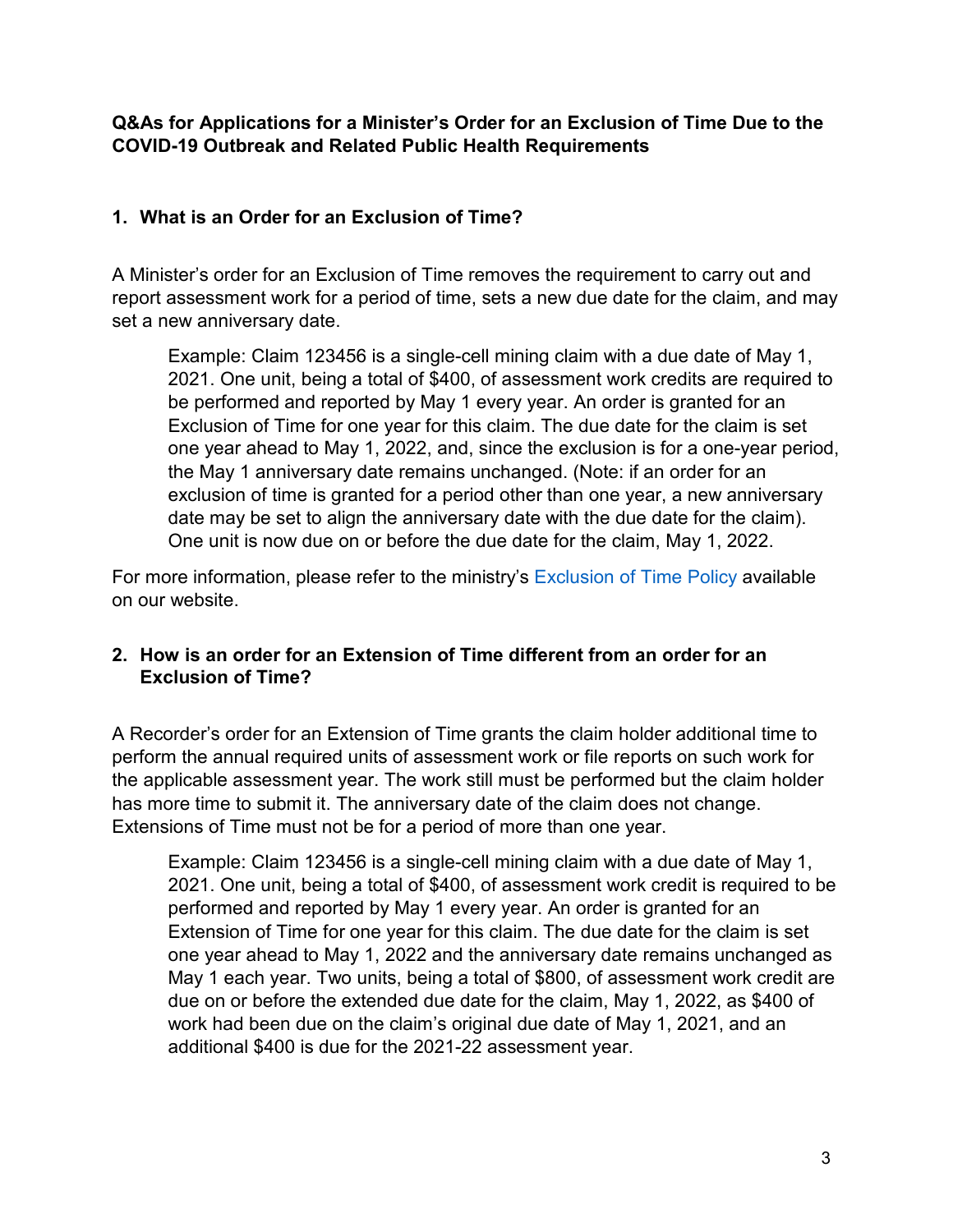<span id="page-3-0"></span>For more information, please refer to the ministry's Exclusion and Extension of Time [Policies.](http://www.geologyontario.mndm.gov.on.ca/mines/lands/policies/default_e.html)

# **3. How do claim holders apply for an order for an Exclusion of Time as a result of impacts from the COVID-19 outbreak? Is there an application form?**

There is no prescribed application form to apply for an order for an Exclusion of Time.

To apply, a claim holder or their authorized agent must email the ministry's Provincial Recording Office (PRO) at [pro.ndm@ontario.ca r](mailto:pro.ndm@ontario.ca)equesting an exclusion of time for a period of up to 12 months and list the claims to be included in the application.

The Exclusion of Time Policy provides a recommended set of supporting information that claim holders typically must submit in order to show there are "special circumstances" that warrant an exclusion. The ministry considers COVID-19 to qualify as "special circumstances" and is simplifying the Exclusion of Time application process. No further supporting information is required at this time.

# **4. When can claim holders apply?**

Applications for an order for an Exclusion of Time relating to the COVID-19 outbreak and related public health requirements will be accepted under section 67(4) of the Mining Act. As required by the Mining Act, **an application may only be submitted within 30 days prior to the anniversary date of the claim(s)**. In the interest of keeping land packages together, claims that are due outside of the 30-day window, but are due on or before **October 31, 2021**, may also be included if both of the following are true:

- Claims are [contiguous t](https://www.ontario.ca/laws/regulation/180065#BK25)o eligible claims due within 30 days, and;
- Assessment work credit obtained for future work is intended to be distributed to all claims listed in the application.

Complete applications must be received by the ministry's Provincial Recording Office at [pro.ndm@ontario.ca](mailto:pro.ndm@ontario.ca) no later than 4:30 p.m. on the due date of at least one of the claims in the application (see above note on contiguous claims due on or before **October 31, 2021**). Applications received after 4:30 p.m. or on a non-business day are deemed to have been received on the next business day. Applications, including claims with a due date on a non-business day, must be received no later than 4:30 p.m. on the preceding business day.

**If an application is received after the due date of any of the claims listed in the application, such claim will already have been forfeited** under the *Mining* Act and the claim holder will need to request relief from forfeiture. Any such requests will be evaluated in accordance with the Mining Act an[d policies](http://www.geologyontario.mndm.gov.on.ca/mines/lands/policies/relief_from_forfeiture_unpatented_policy_e.html) in place at the time the request is received.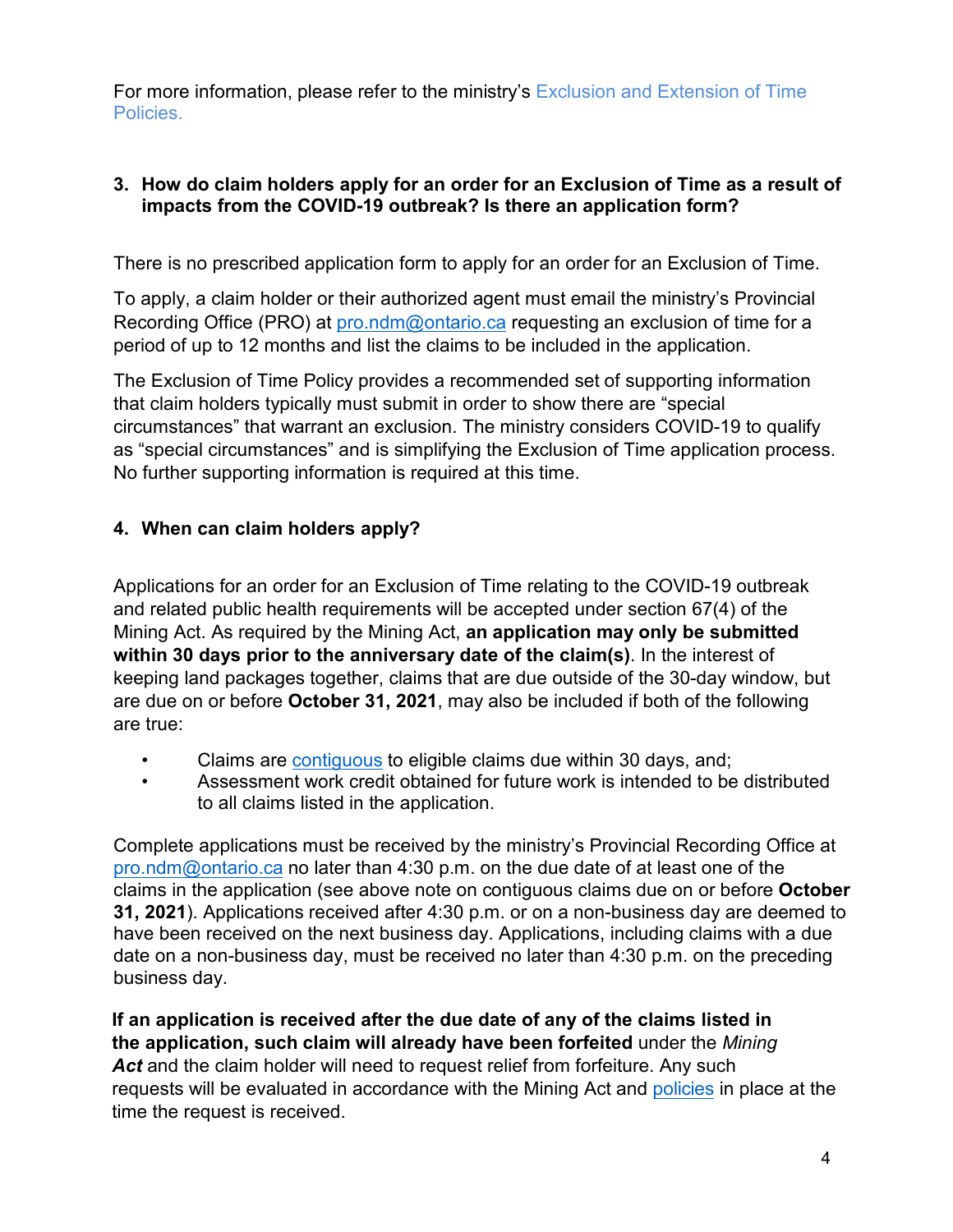# **5. Are claims due within 30 days required to be contiguous to one another?**

No. Claims due outside of the 30-day window that are due on or before **October 31, 2021**, are required to be contiguous to claims that are due within the 30-day window. This may result in several small groupings of claims that are contiguous within the group but not contiguous to one another as a whole. This is expected and acceptable.

Please refer to the Assessment [Work Regulation](https://www.ontario.ca/laws/regulation/180065) (O. Reg. 65/18) for more information about requirements for contiguity.

# **6. Is there a fee to apply for an order for an Exclusion of Time?**

There is no fee to apply.

# **7. How much time will be excluded in an order for an Exclusion of Time?**

Claim holders may request an exclusion of time for a period of up to one year. A Minister's Order for an Exclusion of Time removes the requirement to carry out and report assessment work for a period of time, sets a new due date for the claim(s) and may set a new anniversary date.

The due date may be set to a later date up to, but not exceeding, the number of days that have been excluded. The new due date for the claim(s) will, therefore, be set up to one year ahead of the current due date.

#### **8. Can claim holders apply for an order for an Exclusion of Time for claims due later than October 31, 2021?**

At this time, the ministry is offering a simplified application process for Exclusion of Time requests on claims due on or before **October 31, 2021**. For claims with due dates on or after **November 1, 2021**, a claimholder may apply under the ministry's regular exclusion policy and the request will be reviewed accordingly. The ministry is monitoring the current public health situation and its implication for claim holders.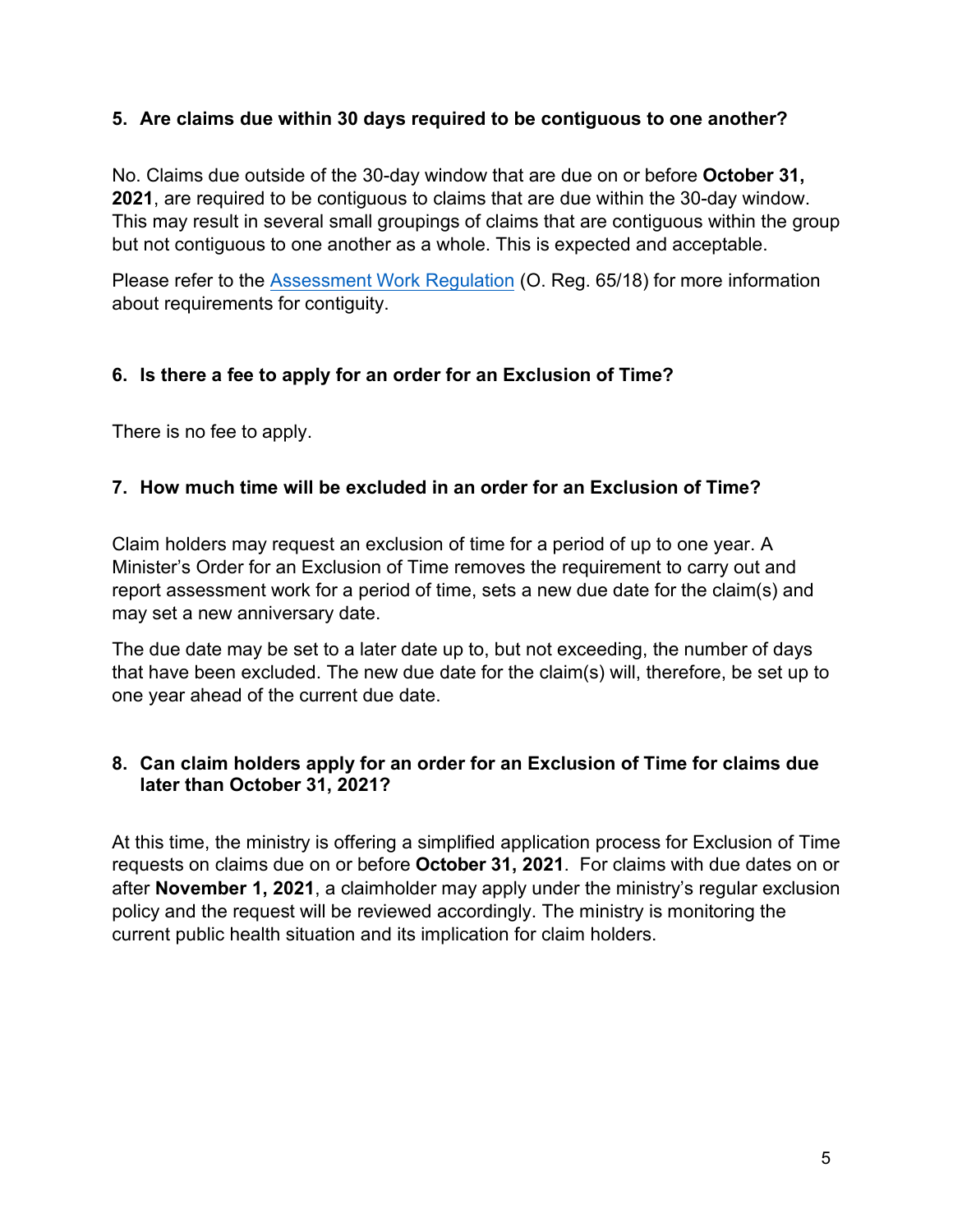#### **9. Can claim holders with limited access to a computer submit a written request through regular mail or fax instead of email?**

While applications may be submitted via fax, regular mail, in person, or electronically to [pro.ndm@ontario.ca,](mailto:pro.ndm@ontario.ca) the ministry recommends electronic submissions for these and other time-sensitive requests and applications.

Ministry staff are following the physical distancing recommendations of public health officials and working remotely wherever possible. Therefore, there are limited staff in the Provincial Recording Office to receive and process paper applications. The Provincial Recording Office email, [pro.ndm@ontario.ca,](mailto:pro.ndm@ontario.ca) is monitored by several ministry staff members between 8:30 a.m. and 5 p.m. each business day who will review and process requests and applications as they are received.

# **10. Is there a limit on the number of claims that can be included in one application?**

There is no limit on the number of claims.

Claims may be included in one application as long as they are:

- 1. All held by the same claim holder(s) in the same percentage
- 2. Have due dates within, or are contiguous to claims with due dates within, the required time frame described in Question  $# 4$

# **11. Is an individual required to be an authorized agent to apply on a claim holder's behalf?**

Yes. The submitting agent must have the required agent authorization permissions in the Mining Lands Administration System (MLAS) to submit a request for an order for an Exclusion of Time on a claim holder's behalf.

For information on how to complete the Manage Agent module in MLAS, please refer to the ministry's [directives a](https://www.mndm.gov.on.ca/en/mines-and-minerals/mlas/directive1-getting-started#simple-table-of-contents-9)vailable on our website.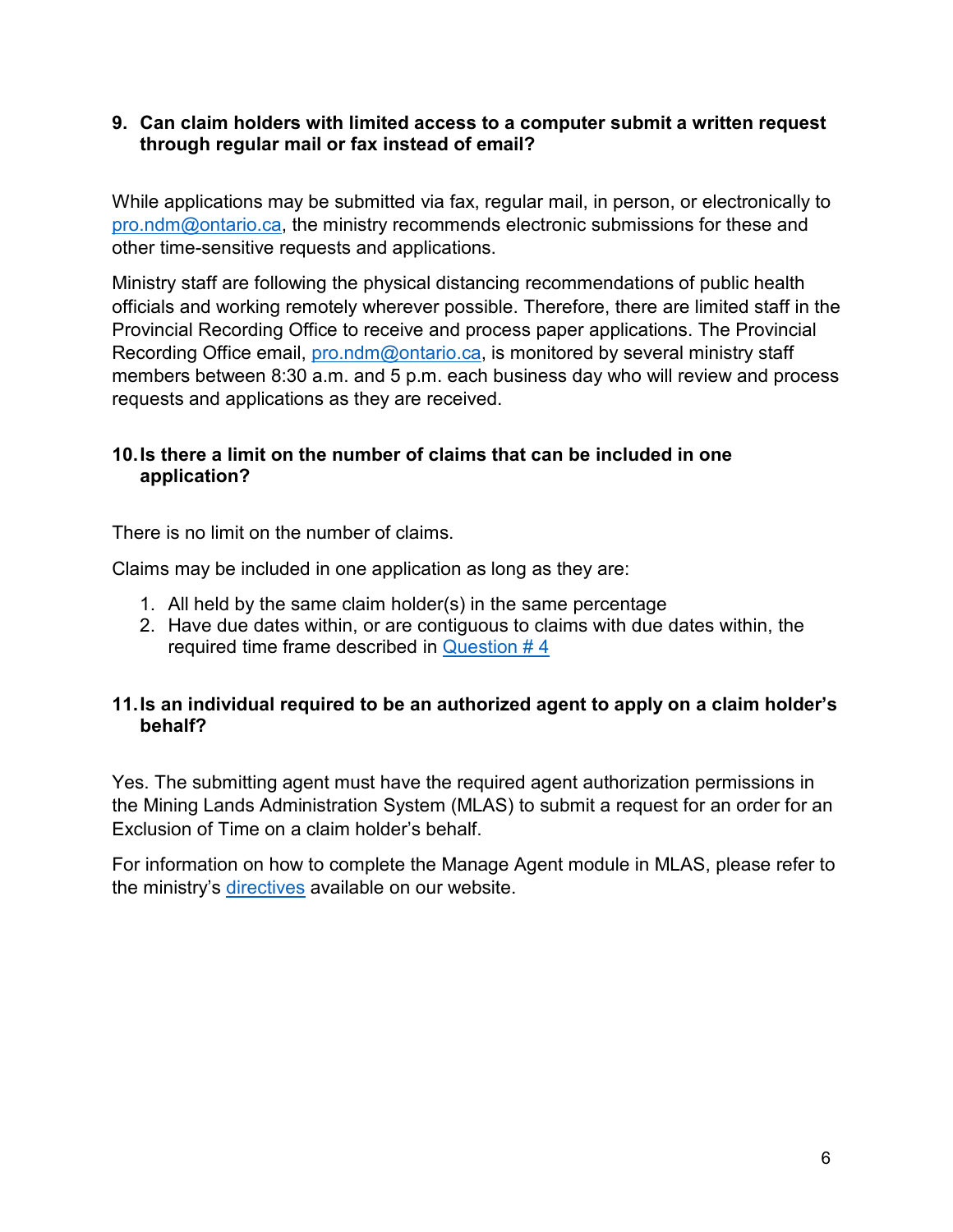#### **12. Are claims in danger of cancelling while an application for an order for an Exclusion of Time is being reviewed by the ministry?**

No. Once an application is received by the ministry, claims will not be in danger of cancelling. Under the Mining Act, if a claim holder applies for a Minister's exclusion order within the required time, the holder's interest in the mining claim shall not cease.

Once a complete application has been received by the ministry's Provincial Recording Office at [pro.ndm@ontario.ca s](mailto:pro.ndm@ontario.ca)taff will review the application for completeness. If there are no revisions or corrections required to the application, all claims listed in the application will be placed on a protective "hold" status to prevent the claims from cancelling once they surpass the due date.

The claim holder or the submitting agent (where applicable) will receive an email from the ministry confirming when this step has been completed and claims have been protected. Claims will remain in this protective status until an order has been issued.

**Important Reminder**: Complete applications must be received by the ministry's Provincial Recording Office at [pro.ndm@ontario.ca n](mailto:pro.ndm@ontario.ca)o later than 4:30 p.m. on the due date of at least one of the claims in the application (see [Question #4 f](#page-3-0)or a note on contiguous claims due on or before **October 31, 2021**).

# **13. Will an application for an order for an Exclusion of Time affect a claim holder's ability to perform or report assessment work?**

Submitting an application for, and receiving an order for, an Exclusion of Time due to the COVID-19 outbreak and related public health requirements will not affect a claim holder's ability to perform assessment work.

Assessment work may only be reported on claims that are in good standing. Claim holders will not be able to report assessment work for claims that have passed their due date until the ministry has granted an order for an Exclusion of Time and set a new due date and anniversary date (where applicable) for the claims.

Claim holders and the submitting agent (where applicable) will receive an email from the ministry when this has been completed. At that time, they may take any necessary action for the claims in the Mining Lands Administration System (MLAS).

**Important:** Claim holders may submit reports of assessment work, pending distributions, and distributions of approved credits for claims that are on "hold." However, if doing so results in a change to the due date(s) of the claim(s), this may impact the claim holder's eligibility, as outlined in [Question #4,](#page-3-0) to receive a Minister's order for an Exclusion of Time.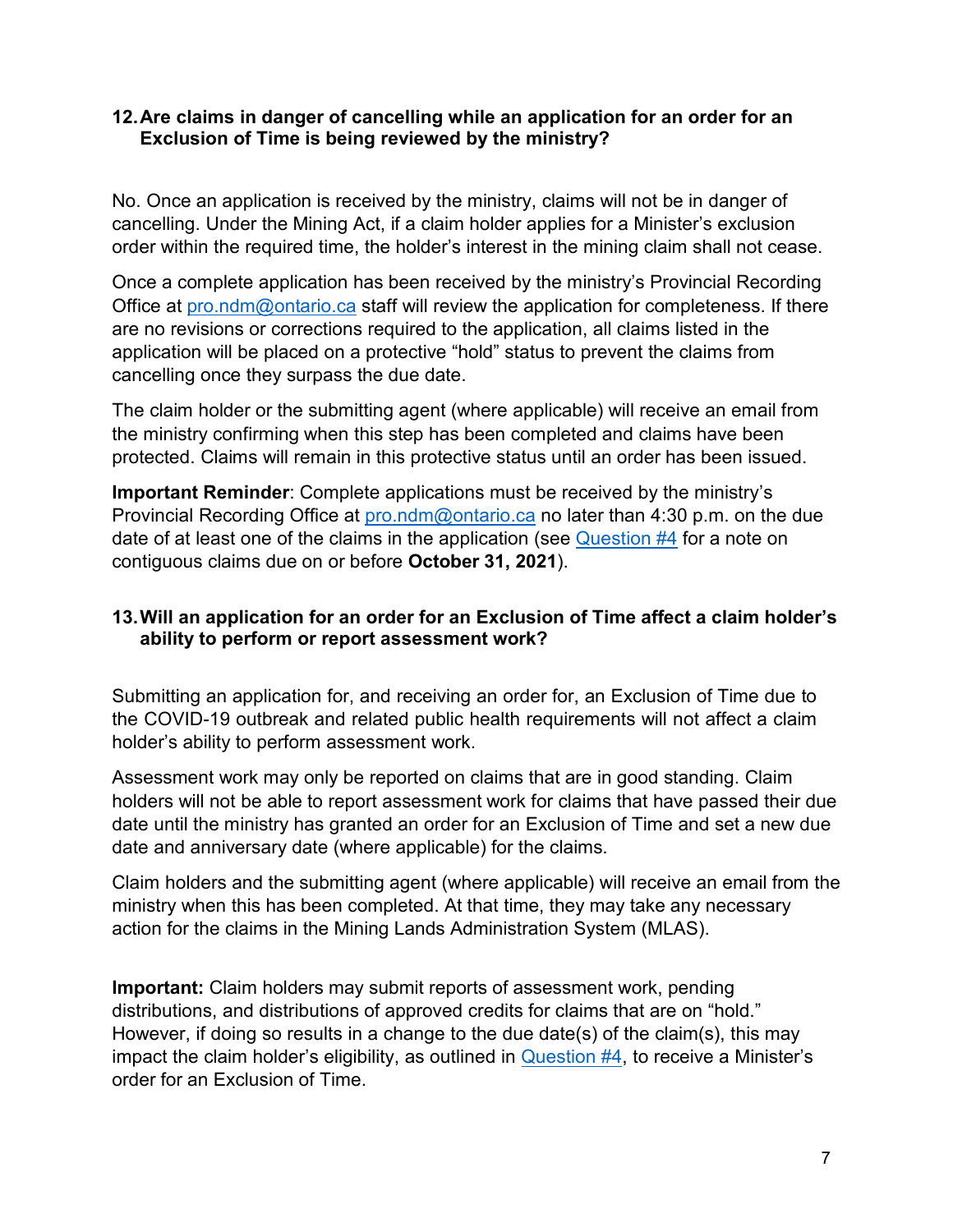#### **14. Will an application for, or an order for, an Exclusion of Time affect any other transactions (e.g. transfers) in MLAS?**

When an application for an Exclusion of Time is accepted and under review by the ministry, the applicable claims will show as being on a "hold" status in MLAS. The following transactions cannot be completed in MLAS when an application for an Exclusion of Time is pending review:

- Merge boundary claims
- Amalgamate mining claims
- Submit a notice of claim abandonment
- Submit a payment in place of assessment work

Claim holders who need to take actions which are permitted under the Mining Act but not possible in MLAS while an application is pending review should contact the ministry at [pro.ndm@ontario.ca f](mailto:pro.ndm@ontario.ca)or assistance

**Important**: Claim holders are not able to complete any transactions in MLAS for claims that have surpassed their due date(s).

#### **15. How will claim holders know that an application has been received and accepted?**

The claim holder or the submitting agent (where applicable) will receive a generic email from the [pro.ndm@ontario.ca a](mailto:pro.ndm@ontario.ca)ccount and then from the Technical Services Unit when the application has been reviewed and accepted. If the application is incomplete and requires corrections before it can be accepted, the claim holder or the submitting agent (where applicable) will receive an email from the ministry, requesting that a revised application be submitted to [pro.ndm@ontario.ca.](mailto:pro.ndm@ontario.ca)

# **16. Will claim holders be notified when an order for an Exclusion of Time has been granted?**

Yes. The ministry will send an email to the claim holder(s) and the submitting agent (where applicable), including a letter and a copy of the order confirming that the Exclusion of Time has been granted and setting out the new due date and anniversary date (where applicable) for the claim(s).

At that time, the claims will be returned to an active status, a new due date and anniversary date (where applicable) will be set for the claims based on to the minister's order, and a transaction will be entered onto the mining claim abstract(s).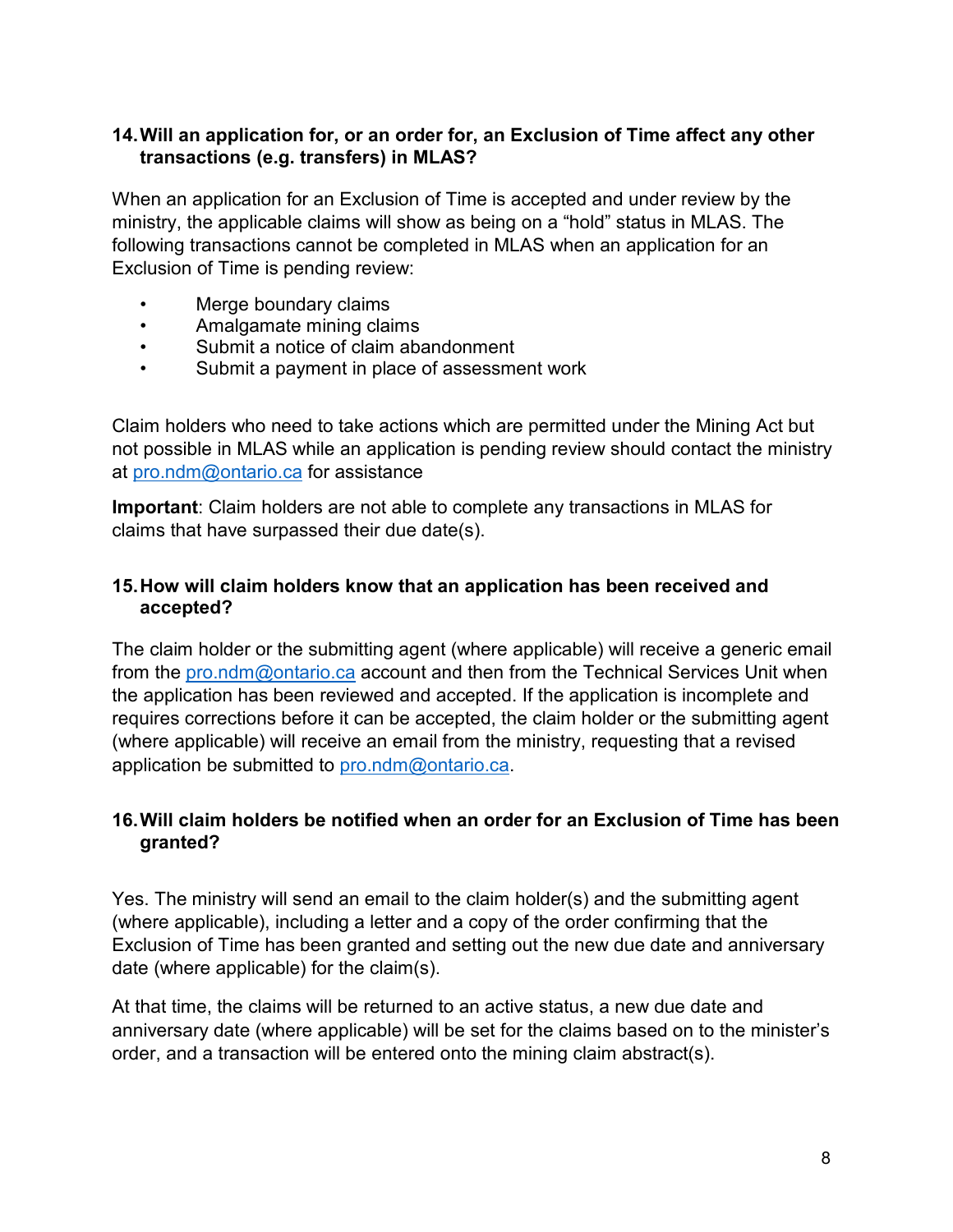**Important:** Emails from the ministry are sent to the email addresses listed in the claim holder's and agent's Client Profile in MLAS. Please ensure the contact information in the Client Profile(s) is up to date. For information on how to complete this function in MLAS, please refer to the ministry's [directives a](https://www.mndm.gov.on.ca/en/mines-and-minerals/mlas/directive1-getting-started#simple-table-of-contents-8)vailable on our website.

# **17. How long will it take to receive an order for an Exclusion of Time?**

While the ministry is unable to guarantee a timeframe within which an order will be granted, ministry staff will contact the claim holder or the submitting agent (where applicable) by email if any additional information is required from them before an order can be granted.

As noted above, the claim(s) for which valid applications are made will not forfeit while the application is pending review.

### **18. Will claim holders still receive automatic "Notice of Impending Forfeiture" emails from MLAS for claims that have been placed on a "Hold" status?**

Yes. These emails are automatically generated and sent 30-days and 10-days before the due date of a claim.

If you have received confirmation that your application for exclusion has been accepted and your claims are on hold, you should disregard these emails and be assured your claims are protected.

#### **19. Can a claim holder receive an order for an Exclusion of Time for a claim that has already been included in an order for an Extension of Time for the current Assessment Year?**

Yes. Claim holders that are having difficulty meeting assessment work obligations due to the COVID-19 outbreak and related public health requirements may apply for an order for an Exclusion of Time within the required time frame described in Question  $#4$ .

# **20. Can a claim holder apply for an order for an Exclusion of Time if they have recently applied for, but not yet received, an order for an Extension of Time?**

Claim holders who wish to obtain an order for an Exclusion of Time rather than an Extension of Time may send an email to the ministry's Provincial Recording Office at